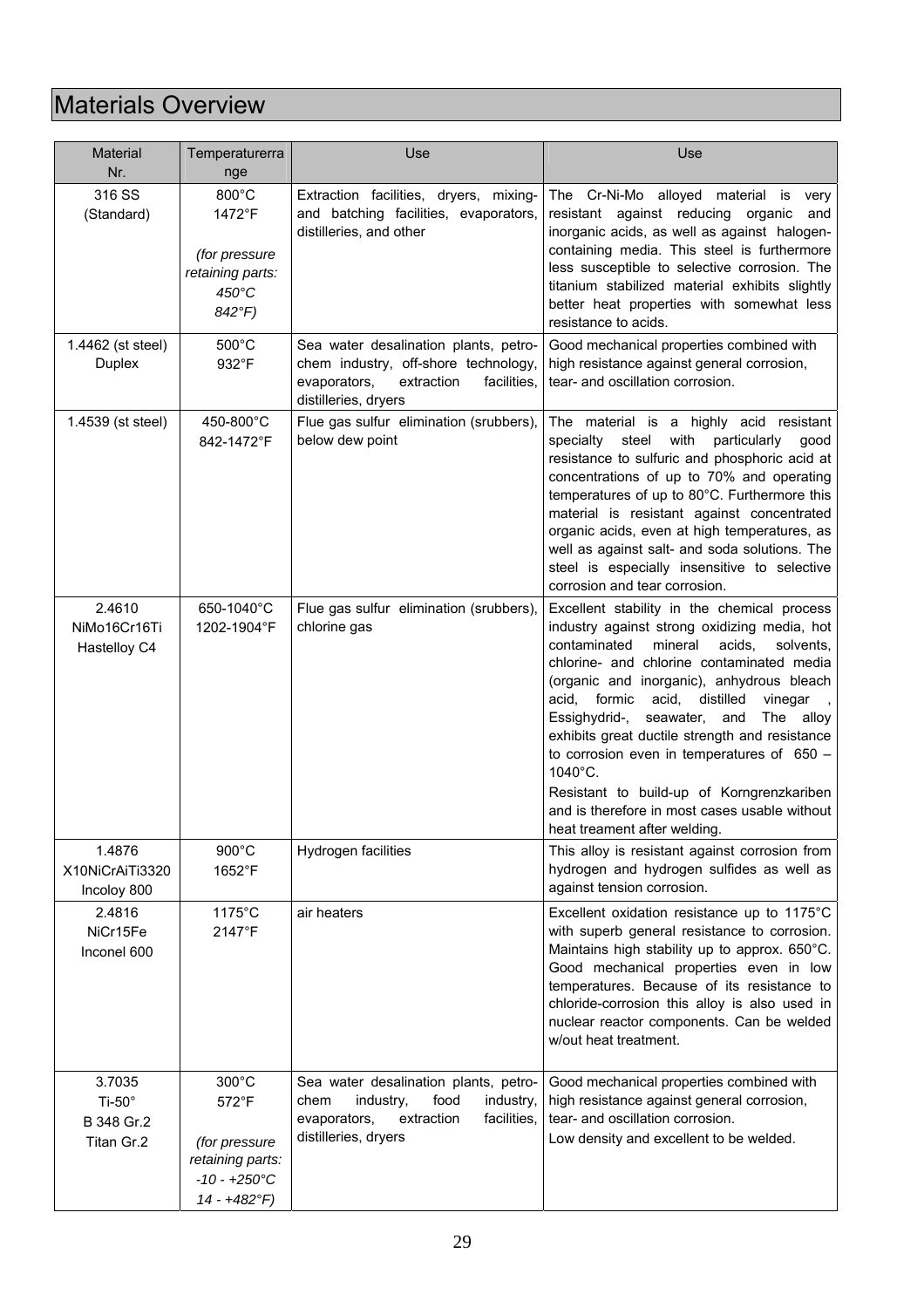## Materials Overview

| <b>Material</b><br>Nr.                   | Temperature<br>range                                                  | Use                                                                                                                                          | Use                                                                                                                                                                                                                                                                                                                                                               |
|------------------------------------------|-----------------------------------------------------------------------|----------------------------------------------------------------------------------------------------------------------------------------------|-------------------------------------------------------------------------------------------------------------------------------------------------------------------------------------------------------------------------------------------------------------------------------------------------------------------------------------------------------------------|
| 2.4360<br>NiCu <sub>2</sub> Ofe<br>Monel | 425-550°C<br>797-1020°F                                               | Extraction facilities, dryers, mixing -<br>plants,<br>batching<br>evaporators<br>and<br>distilleries, sea<br>desalination<br>water<br>plants | The Cr-Ni-Mo alloyed<br>material<br>is<br>very<br>resistant against reducing organic<br>and<br>inorganic acids, as well as against halogen-<br>containing media. This steel is furthermore<br>less susceptible to selective corrosion. The<br>titanium stabilized material exhibits slightly<br>better heat properties with somewhat less<br>resistance to acids. |
| <b>PVDF</b>                              | $-40$ bis<br>$+120^{\circ}c$<br>$-40^{\circ}$ F to<br>$+248^{\circ}F$ | Chemical plants, flue gas cleaning<br>(scrubbers), filter technology                                                                         | Well suited for many agressive acids, many<br>solvents and cleaning agents, hot water<br>resistant                                                                                                                                                                                                                                                                |
| 1.5415<br>16 Mo 3                        | $530^{\circ}$ C<br>$986^\circ F$                                      | High pressure steam applications                                                                                                             |                                                                                                                                                                                                                                                                                                                                                                   |
| 1.7335                                   | $570^{\circ}$ C<br>$1058$ °F                                          | High pressure steam applications                                                                                                             |                                                                                                                                                                                                                                                                                                                                                                   |
| 1.7380<br>10 CrMo 4 4                    | $600^{\circ}$ C<br>1112°F                                             | High pressure steam applications                                                                                                             |                                                                                                                                                                                                                                                                                                                                                                   |
| 1.4903<br>10 CrMoVNB 91                  | $650^{\circ}$ C<br>1202°F                                             | High pressure steam applications                                                                                                             | High pressure steam, energy and<br>environmental technologies, chemicals/<br>petro-chem, oil- and gas industries,<br>cryogenics, food and beverage industry,<br>plastics                                                                                                                                                                                          |